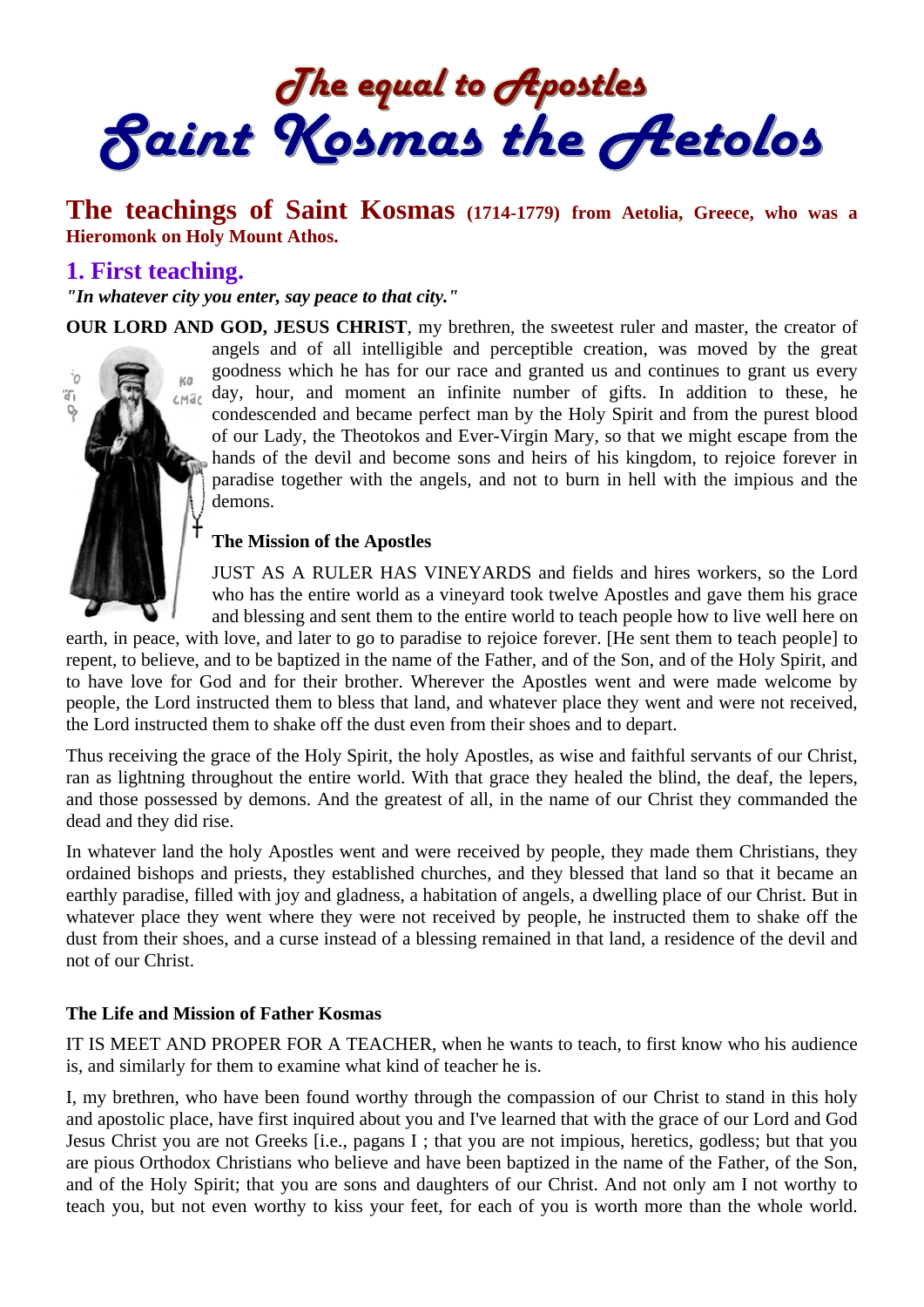Your nobility should know about me also. And I know that some people have told you other things, but if you wish to learn the truth, I'll tell it to you.

My false, earthly, and fruitless homeland is the province of Arta, in the district of Apokouro. My father, my mother, my family are pious Orthodox Christians. However, I too am, my brethren, a sinful man, worse than anyone. But I'm a servant of our Lord God Jesus Christ who was crucified. Not that I'm worthy to be a servant of Christ, but Christ condescended to have me because of his compassion. Therefore, my brethren, I believe, glorify, and worship our Christ. It is our Christ that I beseech to cleanse me from every spiritual and bodily sin. It is our Christ that I beseech to strengthen me so that I may conquer the three enemies: the world, the flesh, and the devil. I beseech my Christ to find me worthy to spill my blood for his love as he spilled his for my love.

If, my brethren, it were possible for me to climb up into the sky, to be able to shout with a great voice, to preach to the entire world that only our Christ is the Son and Word of God, true God and the life of all, I would have done it. But because I can't do such a big thing, I do this small thing: I walk from place to place and teach my brethren as I can, not as a teacher but as a brother. Only our Christ is a teacher.

How I was moved to do this, my brethren, I'll tell you. Leaving my homeland fifty years ago, I travelled to many places, forts, towns, villages, and especially to Constantinople. I stayed the longest on the Holy Mountain, seventeen years, where I wept over my sins.

### **The Treasures of the Gospel**

AMONG THE COUNTLESS GIFTS which my Lord has granted me, he made me worthy to acquire a little Greek learning and I became ' a monk. Studying the holy and sacred Gospel, I found in it many and different teachings which are all pearls, diamonds, treasures, riches, joy, gladness eternal life. Among the other things I also found this teaching in which Christ says to us: no Christian, man or woman, should be concerned only with himself, how he can be saved, but must be concerned also with his brethren so that they may not fall into sin.

Hearing this sweetest teaching spoken by our Christ, my brethren, to concern ourselves with our fellows, that teaching gnawed at me inside my heart for many years, just as a worm eats away at wood. Considering my ignorance, what could I do?

I sought the advice of my spiritual fathers, bishops and patriarchs, and I revealed to them my thinking, and I asked if such work was pleasing to God to do it. Everyone urged me to go ahead and they told me that such work is good and sacred.

In fact, urged on by his Holiness Patriarch Sophroniosmay his blessing be upon us-and receiving his sacred blessing, I abandoned my own, advancement, my own good, and went out to walk from place to place to teach my brethren.

# **Grace is Free**

MAKING A START TO TEACH, a thought occurred to me to ask for money *(aspers) as* I travelled about because I was avaricious and I loved dollars *(grosia).* Yes, and gold coins *(florins)* even more, not like your nobility who scorn money, or don't you?

But studying the holy and sacred Gospel, I found another teaching where our Christ says: "I give you my grace free of charge, you too must give it the same way to your brethren; teach without charge, counsel without charge, hear confessions without charge, and if you ask and receive any payment for teaching, great or small, or even a penny *(asper),* I shall put you to death and place you in hell."

Hearing, my brethren, this sweetest teaching which our Christ spoke, that we should labor among our brethren without charge, it seemed to me in the beginning to be very hard. Later, however, it seemed very sweet, like a honeycomb, and I glorified and glorify my Christ a thousand times because he guarded me from the passion for money. So with the grace of our Lord and God Jesus Christ, the Crucified One, I have neither purse, nor house, nor chest, nor another cassock than the one I am wearing.

And I still beseech my Lord to never allow me to acquire until the end of my life a purse, for if I ever begin to take money, I have immediately lost my brethren. I cannot serve both; it is either God or the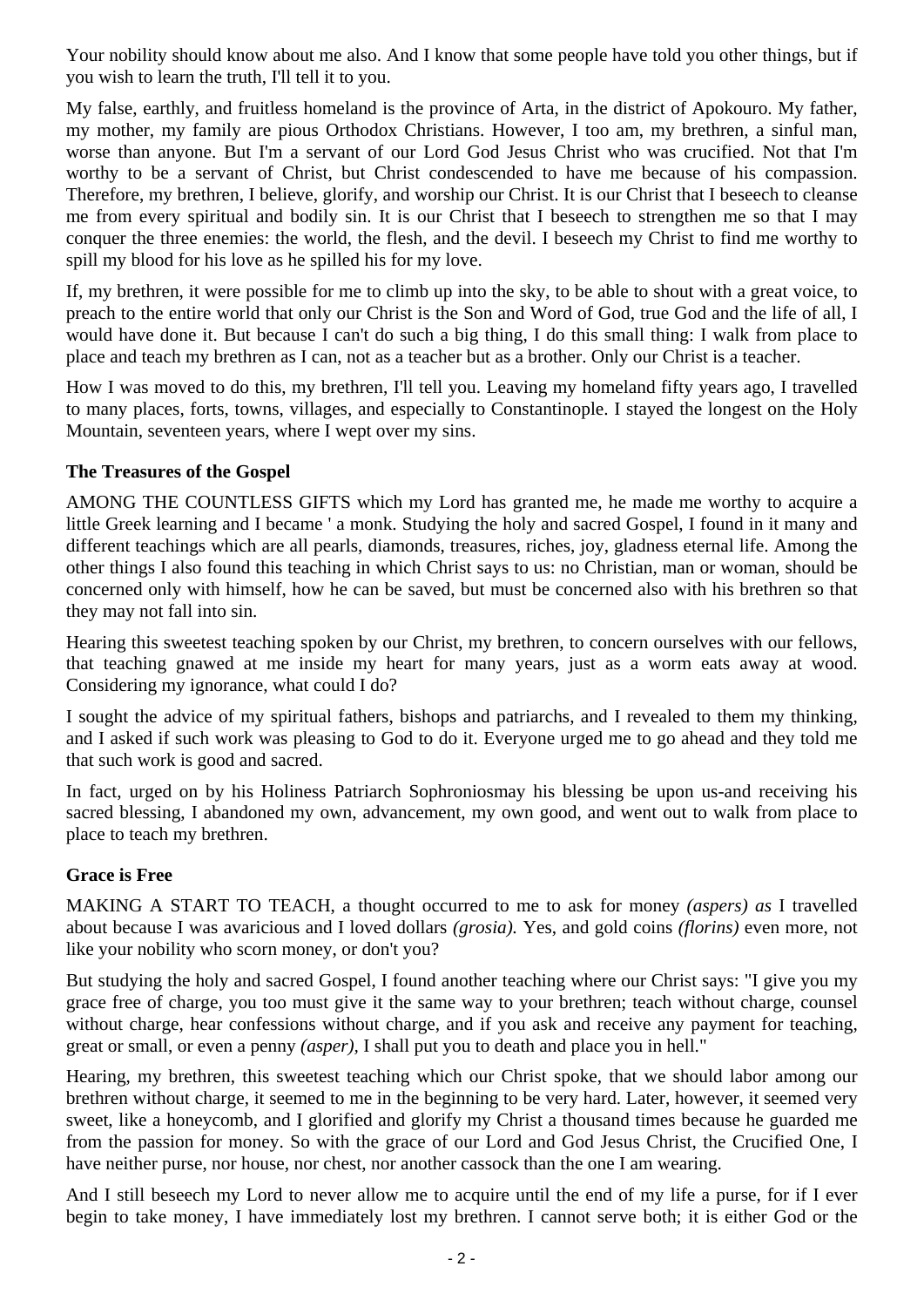devil.

It is meet and proper, my fellow Christians, as we learn from the holy Gospel and the sacred Scriptures, to begin our teaching with God. And when we finish [it is proper] to thank God, not because I am worthy to utter the name of my God, but because he has permitted it out of his compassion.

So we leave aside, my brethren, the prattlings of the impious heretics, the atheists, and we speak only of what pious, the Holy Spirit has inspired the holy Prophets, Apostles, and Fathers of our Church to write for us. On the other hand, we shall not speak of all the teachings because it is not possible, we would need years and years, but a few, however, do seem more necessary. And whoever is a lover of learning, let him seek to learn the rest.

## **Understanding the Holy Trinity**

THE MOST GRACIOUS AND MERCIFUL GOD, my brethren, is one and anyone who says that there are many gods is a devil. He is also a Trinity: Father, Son, and Holy Spirit, one nature, one glory, one kingdom, one God. He is incomprehensible, an inscrutable Lord, omnipotent, all light, all joy, all compassion, all love. We have no example to compare with the Holy Trinity because there is none in the world. But so that our minds can get some small help, the theologians of the Church give us a few examples. Among others, they use the sun. We all know that the sun is one as God is one also. And just as the sun illuminates this perceptible world, so does the Holy Trinity, God, illuminate the intelligible world.

We have said, my brethren, that the sun is one but it is three at the same time. It has rays which come to our eyes like lines, like threads. It also has light which spreads throughout the entire world. We liken the eternal Father with the sun, the co-eternal Son with the rays, and the consubstantial Spirit with the light.

There is still another way in which you can understand the Holy Trinity. How? Confess candidly, receive the holy Sacraments with fear and reverence, and then the grace of the Holy Spirit will enlighten you so that you will understand better. It is this Holy Trinity that we pious and Orthodox Christians glorify and worship. He is the true God, and all others except for the Holy Trinity who are called god, are demons. And it is not only we who believe, glorify, and worship the Holy Trinity, but prophets, apostles, martyrs, ascetics, as numerous as the sand of the sea and the stars of the sky, who have shed their blood for the love of the Holy Trinity and have attained paradise and rejoice forever.

Similarly, men and women have denied the world, have gone off into the deserts and practiced asceticism all their lives and have gone to paradise. In addition, men and women lived in the world with prudence and virginity, with fasting, prayers, alms, and good works, and lived well here on earth and went to paradise to rejoice forever.

There is no place from where God is absent. We pious Christians should consider that God is in our hearts when we wish to commit some sin, that he is present everywhere, and that he sees us. We should be ashamed before the angels, the saints, and especially before the angel who guards our soul and observes us. We are embarrassed before a young child when we commit a sin, so how can we not be embarrassed before so many saints and angels?

### **The Names of God**

THE MOST GRACIOUS AND MERCIFUL GOD, my brethren, has many and various names. He is called light, life, and resurrection. But God's chief name is, and he is called, love. If we wish to live well here also and to go to paradise, and to call our God love and father, we should have two loves: love for our God and for our brethren. It is natural for us to have these two loves and unnatural not to have them. And just as a swallow needs two wings to fly in the air so do we need these two loves, because without them it is impossible for us to be saved.

### **Our Two Loves**

FIRST, IT IS OUR DUTY TO LOVE our God because he has given us such a large earth here to live on temporarily: so many thousands of plants, springs, rivers, seas, air, day, night, sky, sun, etc. For whom did he create all of these if not for us? What did he owe us? Nothing. They are all gifts. He made us human beings; he didn't make us animals. He made us pious Orthodox Christians and not impious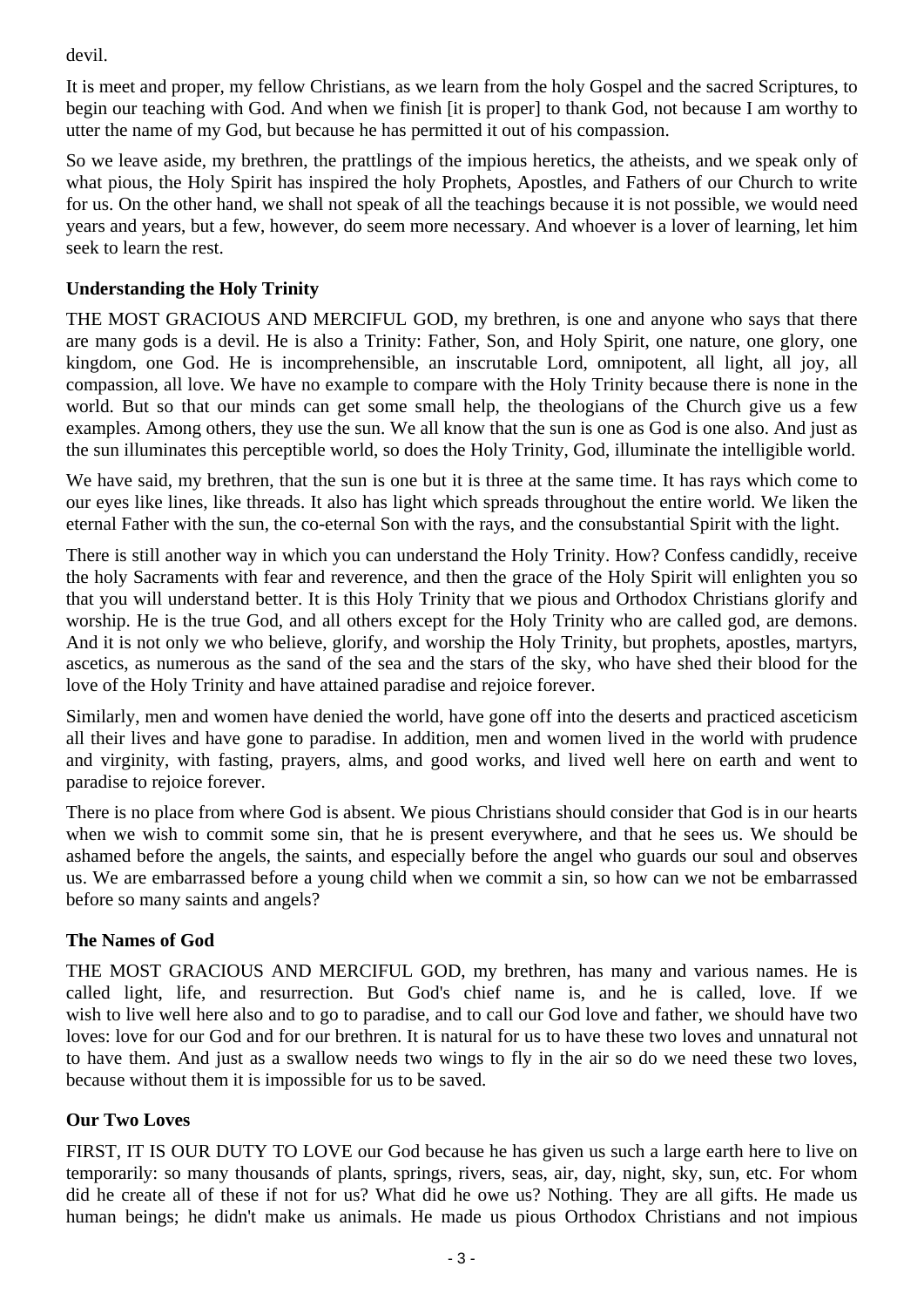heretics. Although we sin thousands of times an hour he has compassion for us like a father, and he doesn't put us to death and place us in hell. But he waits for our repentance with open arms, for the time when we shall repent, when we shall stop Committing evil and do good, to go to confession, to be restored so that he will embrace us to put us in paradise to rejoice forever. Now, shouldn't we too love this sweetest God and master? And if there is need, [shouldn't we] shed our blood a thousand times for his love as he shed his for our love?

A man invites you to his home and wants to treat you to a glass of wine. For the rest of your life you will respect him and honor him. Shouldn't you honor and respect God who gave you so many good things and who was crucified for Your love? What father was ever crucified for his children? But our sweetest Jesus Christ shed his blood and ransomed us from the hands of the devil. Now shouldn't we too love our Christ? But we not only don't love him, we insult him every day with the sins that we commit.

But whom do you want us to love, my brethren? Should we love the devil who put us out of paradise and brought us to this accursed world where we suffer so much evil? Moreover, the devil is so disposed that if he could this very minute cause our death and put us into hell, he would do it. Now I ask you, my brethren, to tell me what we should do: to love the devil, our enemy, or to love God, our author and creator?

**"**[God] of course, Oh saint of God; you speak well."

May your blessings be upon me. I agree too, but God also needs a couch to rest upon. What is that couch? Love. Let us, therefore, also have love for God and plant in our and then God will come and gladden us, and plant in our hearts eternal life. We then shall live well here on earth and we will go to paradise to rejoice forever.

But we not only don't have love but have hatred and malice in our hearts and we hate our brethren. The cunning and plants death in our soul, devil comes and makes us bitter and plants death in our soul, and we live badly here on earth and go to hell and burn forever.

### **Love is Natural**

IT IS NATURAL FOR US TO LOVE our brethren because we are of one nature, we have one baptism, one faith, we receive the same holy sacraments, and we hope to enjoy paradise. He who has been found worthy and has received these two loves in his heart, love of God and love for his brethren, is fortunate indeed. Because whoever has God in his heart possesses all that is good and can't bear to commit sin. And whoever doesn't have God in his heart has the devil and always commits evil and every kind of sin.

### **Love and Works**

EVEN IF WE PERFORM THOUSANDS upon thousands of good works, my brethren: fasts, prayers, almsgiving; even if we shed our blood for our Christ and we don't have these two loves, but on the contrary have hatred and malice toward our brethren, all the good we have done is of the devil and we go to hell.

But, you say, we go to hell despite all the good we do because of that little hatred? Yes, my brethren, because that hatred is the devil's poison, and just as when we put a little yeast in a hundred pounds of flour it has such power that it causes all the dough to rise, so it is with hatred. It transforms all the good we have done into the devil's poison.

### **Love in Action**

HOW ARE YOU GETTING ALONG HERE, my brethren? Is there love among you? If by chance you want to be saved, don't ask for anything else in this world except for love. If there is anyone here among your nobility who has this love for his brethren, let him stand up and tell me so that I may pray for him also and ask all the Christians to forgive him. He'll receive such forgiveness that he couldn't buy it for thousands gold coins.

"I Oh saint of God, love God and my brethren."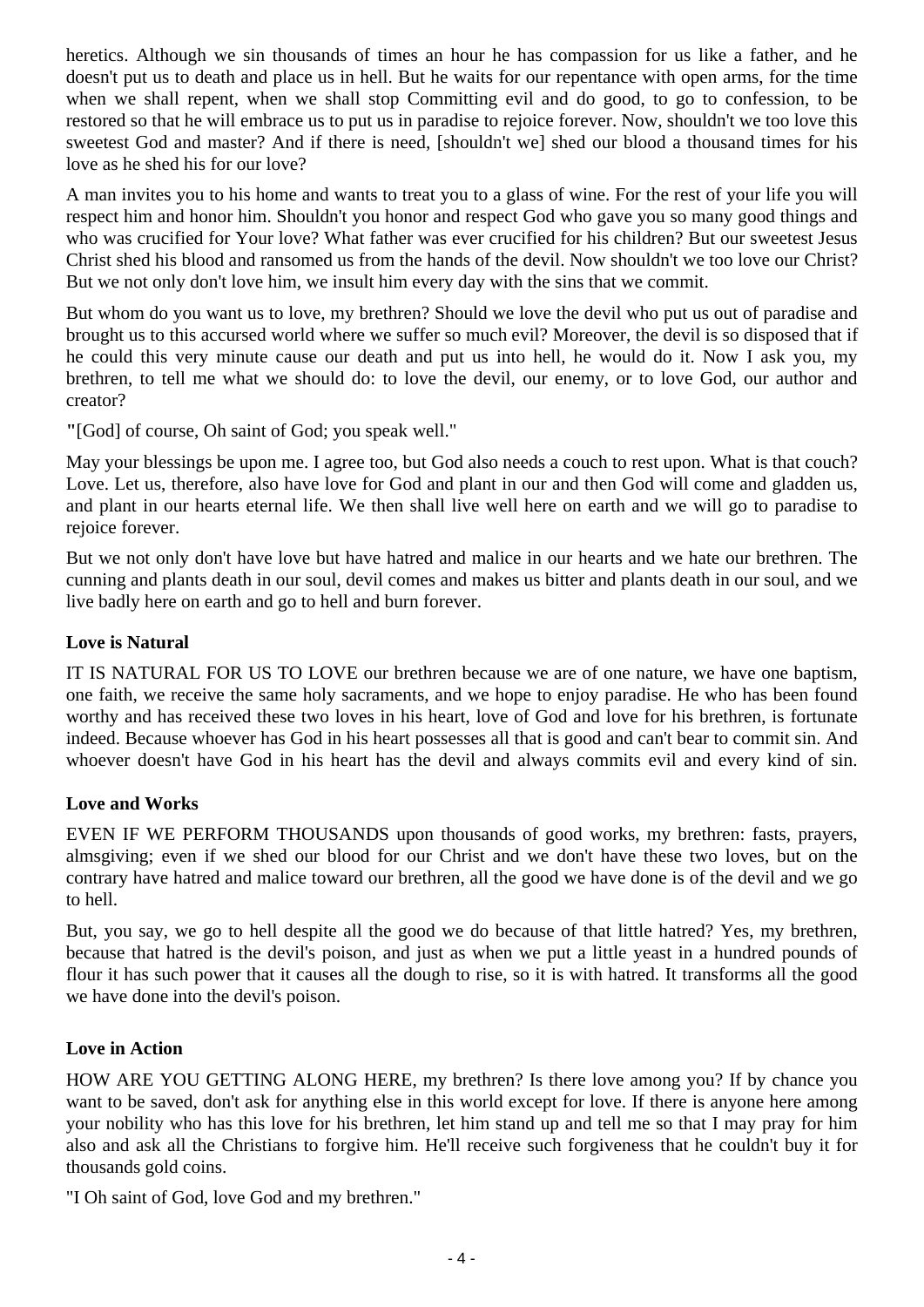"Good, my child, you have my blessing. What is your name? " "Kostas."

"What is your trade?"

"I tend sheep."

"Do you weigh the cheese you sell?"

"Yes, I do."

"You, my child, have learned to weigh cheese, and I to weigh love. Is the scale ashamed of its master?"

"No."

"Now I'll weigh your love and if it is true and not false, then I'll pray for you too and I'll ask all the Christians [here] to forgive you. How can I determine, my son, whether or not you love your brethren?"

Now I who walk about and teach in the world can say that I love Mr. Kostas as dearly as I love my own eyes. But you don't believe it. You want to test me first and then you'll believe.

I have bread to eat and you don't. Now if I were to give YOU some since you have none, this shows that I love you. But if I were to eat all of the bread and you went about hungry, what does that show? It shows that this love I have for you is false.

I have two glasses of wine to drink; you have none. If I were to give you some to drink, then I show that I love you. But if I don't give you any, then the love is false.

You are sad. Your mother and father have died. If I were to come to console you, then my love is true. But if while you cried and mourned I ate, drank, and danced, my love would be false.

"Do you love that poor boy?"

"I do."

"If you loved him, you would buy him a shirt because he is naked so that he too will pray for your soul. Then your love will be true, but now it is false."

"Isn't that right, my Christians? We can't go to paradise with false love. Now if you want to make your love true as gold, take and clothe the poor children and then I'll ask that you be forgiven. Will you do it?"

"Yes."

"Fellow Christians, Kostas has learned that the love he had up to now was false and he wants to make it true as gold. He will clothe the poor children. And because we have taught him, I beg you to say for Mr. Kostas three times: 'May God forgive him and have mercy upon him."

# **The 'Our Father'**

THE MOST GRACIOUS AND MERCIFUL GOD is and is named love; he is and is named Trinity. Moved by compassion, the Lord first created ten orders of angels. The angels are fiery spirits, immaterial as is our soul. Each order is as numerous as the stars in heaven. What moved God to create them? His compassion. We too, my brethren, if we wish to call our God father must be compassionate, and cause our brethren to rejoice, and then we can call God father [and say] : "Our father who is in heaven - - ." If, however, we are merciless hard-hearted, and we cause our brethren to be poisoned and we put death in their hearts, we shouldn't call God our father but the devil, for the devil and not God wants us to cause our brethren to be poisoned.

# **The Devil**

AND SO, MY BRETHREN, the first order of angels of which we spoke earlier fell because of pride and sought to be glorified equally with God. From a luminous and most brilliant being, the angel became the darkest devil and the enemy of people. He is in hell where he burns forever. When we hear the word devil, it is he who was once the first among angels; it is he who moves people to pride, to murder, to theft; it is he who enters into a dead person, causing him to appear living, and we call him a ghost. [Finally,] it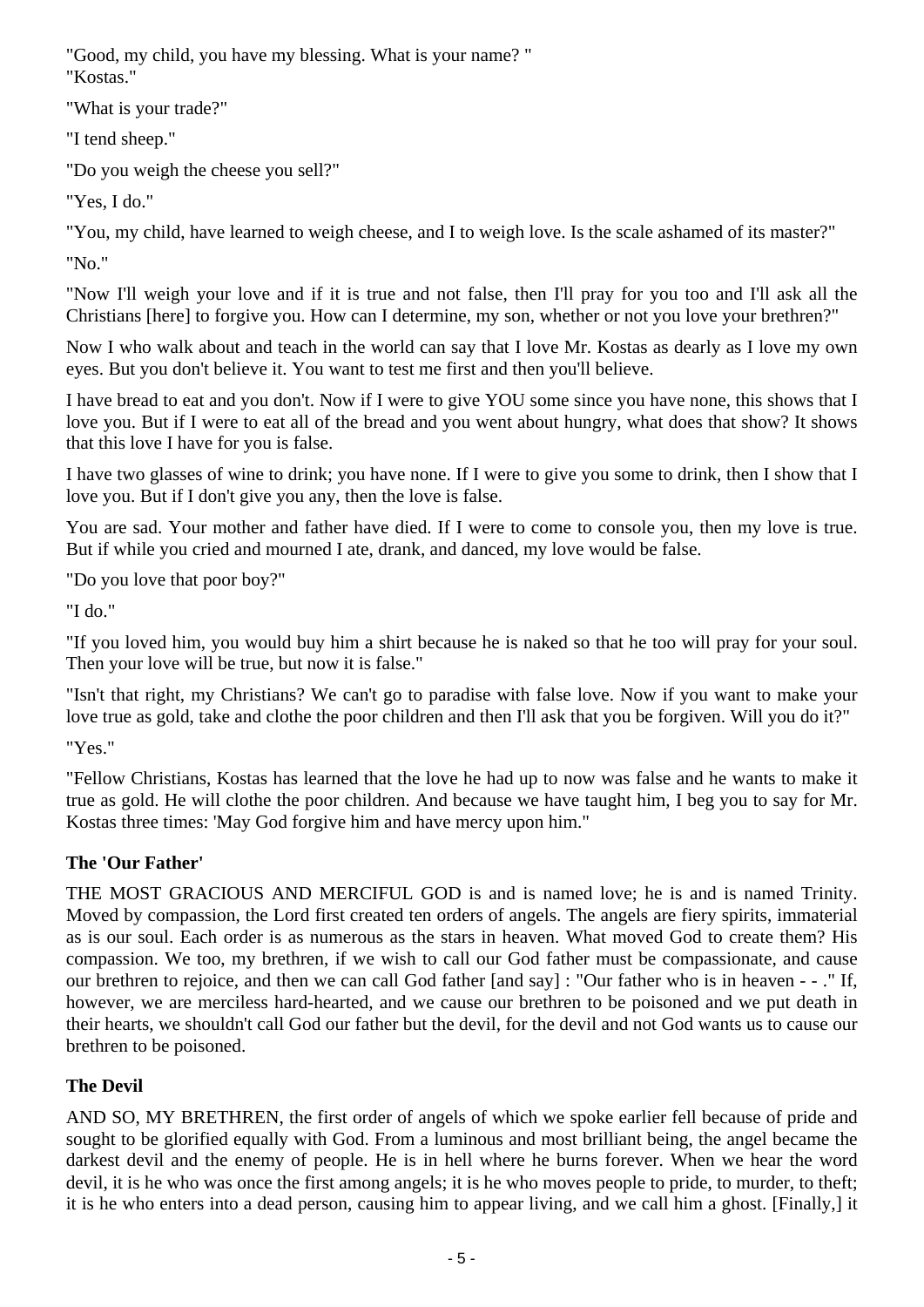is he who enters a living person who takes on the image of Christ, of the Panagia, or some Saint, and running up and down like a person possessed, says he performs miracles. It is the devil who enters into a person and causes him to become an epileptic and demoniac. But may God be glorified, for he's given us three weapons with which to fight him.

If there are some here who are possessed and wish to learn the cure, it is easy: confession, fasting, and prayer. The more a person goes to confession, fasts, and prays, the more the devil burns and flees.

### **Pride and Humility**

WHEN THE FIRST ORDER OF ANGELIC GLORY fell away and became demons, the other nine orders humbled themselves and fell prostrate, and worshipped the All-Holy Trinity, and stood in their place to rejoice forever. We too, my brethren, should reflect on what a great evil pride is; it brought down the devil from angelic glory and caused him to be in hell where he bums forever. Humility kept the angels in heaven to rejoice forever in the glory of the Holy Trinity.

We should reflect further that the most gracious God hates the proud and loves the humble, and not only God, but we too When we see a humble person, we see him as an angel. He makes us want to open our heart and put him inside, but when we see someone proud, we look upon him as a devil, and we turn our face away so as not to look at him.

Let us then avoid pride, my brethren, because it is the eldest daughter of the devil; it is the road which leads us to hell. Let us have humility because it is angelic and the road which takes us to paradise.

"How are things here? Do you love pride or humility? Whoever loves humility let him stand up and tell me so that I can pray for him."

"I love humility, Oh holy one of God."

"Take off your clothes, put on some poor clothes and walk through the market place. You won't do it, you're ashamed? Do something else. Cut off half of your mustache and go to the bazaar. You won't do this either? I'm not saying this to you only, but in order that the others will hear as well, so that you won't say that you are humble."

Do you see me with this beard? It is filled with pride, and may God uproot it from our hearts. A Christian needs two wings to fly and to go to paradise: humility and love.

# **The Eggs of Easter**

WHEN THE FIRST ORDER of angels fell and became demons, the most gracious God commanded and this world came into being. And it is 7,288 years from the time that the world was created. This world is like an egg. And just as the yolk is in the center of the egg, so is the earth made by God to stand without touching any other place. And just as the egg white surrounds the yolk, so does the air the earth. And just as the shell encloses everything, so does the sky the earth, The sun, the moon, and the stars are attached to the sky. The earth is round and wherever the sun goes it becomes day; night is the shadow of the earth.

Here it is night, somewhere else dawn - And just as there are people here on earth, there are some under the earth. This is why the holy Fathers have ruled that we should color our eggs red for Easter: because the egg symbolizes the world, while the red color symbolizes the blood of our Christ which he spilled on the Cross to sanctify the whole world. We too should rejoice and be glad a thousand times, because Christ has spilled his blood and purchased us from the hands of the devil. But we should also weep and mourn because our sins crucified the Son of God, our Christ.

### **The Sabbath**

GOD COMMANDED and seven days were created. The first was the Lord's Day, which he kept for himself. The other six he gave us to work for our false and earthly [needs]. On Sunday we are to rest and to go to church, to glorify God, to stand with reverence, and hear the Holy Gospel and the other books of our Church.

What does our Christ instruct us to do? Meditate on our sins, on death, on hell, on paradise, and on our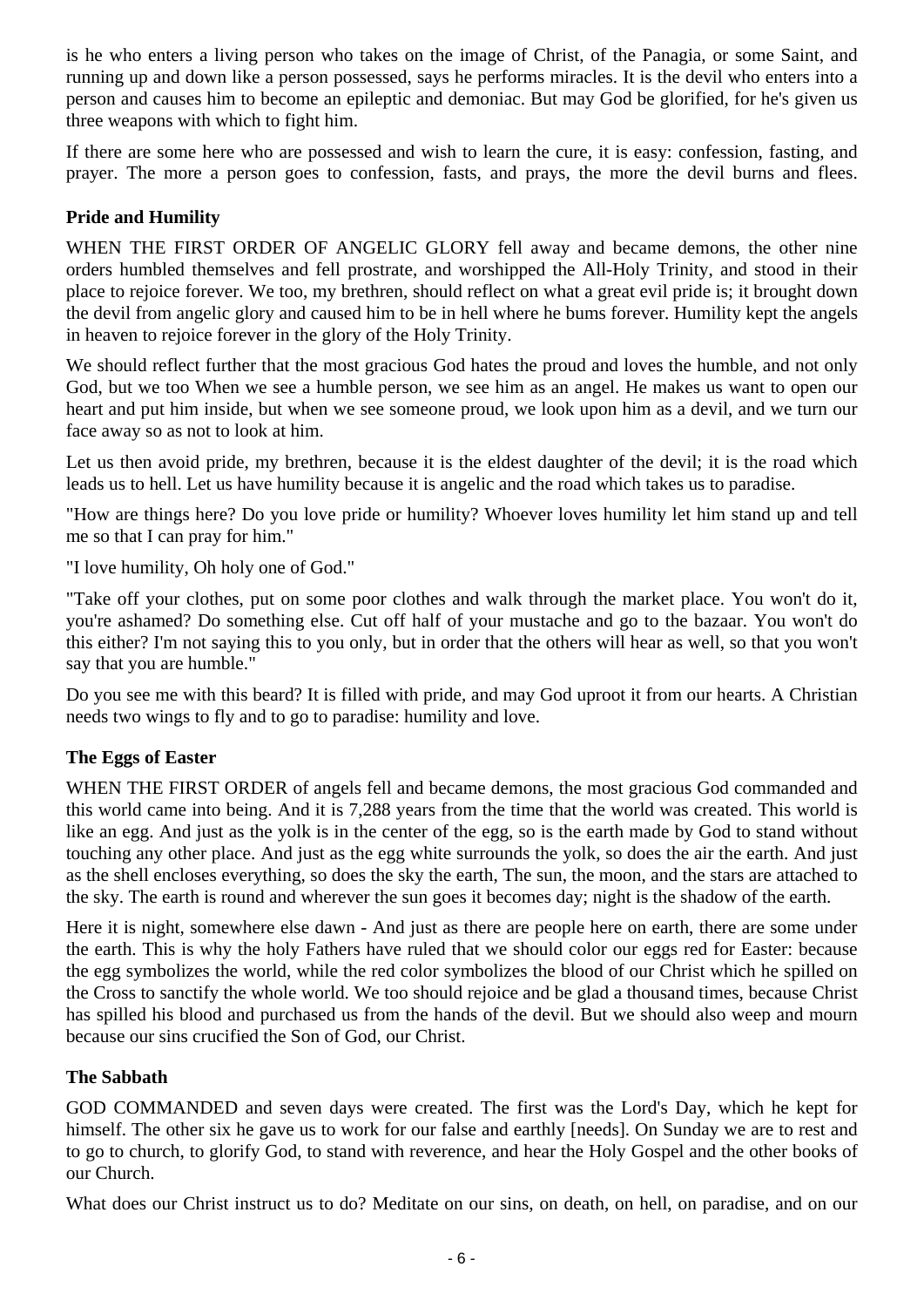soul, which is more precious than the entire world. We are to eat and drink moderately, similarly, to clothe ourselves moderately, and to use the remaining time for our soul-to make it a bride for our Christ. And then we can call ourselves human beings and earthly angels. But if we concern ourselves with what we shall eat and what we shall drink, how we shall commit sin, how to dress up this stinking body which tomorrow will be eaten by worms, and do not concern ourselves about our soul which is eternal, then we can't be called human beings, but animals. So make your body a servant of the soul, and then you can call Yourselves human beings.

## **Creation**

ON THE FIRST DAY GOD COMMANDED and light was made. On Monday, the sky, the earth, the wind, etc. On Tuesday, the grasses and plants. On Wednesday, the sun, moon, and the stars. On Thursday, the sea, fish, and birds. On Friday, he commanded the earth to bring forth all the animals.

There was no man or woman on earth. God took dirt from the earth and formed a man like us and breathed into hi, and gave him an eternal soul. And just as we human beings take flour and water, and knead dough, and make a loaf of bread, so did God. We too must reflect on what is the body and what the soul. The body is dirt and tomorrow will be eaten by worms. It is necessary for the soul to rejoice forever in paradise if it does good, but to burn in hell if it does bad. This body which you see, my brethren, is the garment of the soul. The soul is man. It is the soul which sees,. hears, talks, walks, learns sciences, gives life to the body and doesn't allow it to stink. But when the soul comes out, then the body stinks and becomes wormy.

The body has eyes but doesn't see, it has ears but doesn't hear; it is the same with the other senses of the body. They are all activated by the soul.

### **Mourning the Dead**

"Do you mourn the dead?"

"We do."

"It seems you feel pain for them. How many days do you keep the dead?"

"Two, three hours."

"Is that how much love you have for the unfortunate man?"

From today on, don't bury him, but keep him for twenty-four hours. Gather yourselves together, young and old, and reflect upon him well because there is no better teacher than death. And don't mourn for the dead because you do injury to yourself and to them. And you ladies who have on dirty kerchiefs [because of mourning], throw them away.

### **God Created Women Equal to Men**

WHEN GOD MADE MAN, he took a rib from him and made woman and he gave her to him as a companion. God created her equal with man and not inferior.

"How do you regard your women here?"

"Inferior."

"My brethren, if you want to be better than women, you must do better works than they, otherwise what does it profit us if women do better works and go to paradise while we go to hell?"

We are men and we act worse. I see that wherever I travel and teach and speak a word about women, they immediately listen to me and discard their earrings and rings as superfluous. I see them rush to confession.

#### **Men and Beards**

I ALSO SAY A WORD FOR MEN. It is natural for a man who is going on fifty years to wear a beard. But here I see old men who are sixty and eighty years old and still shave. Aren't you ashamed to shave?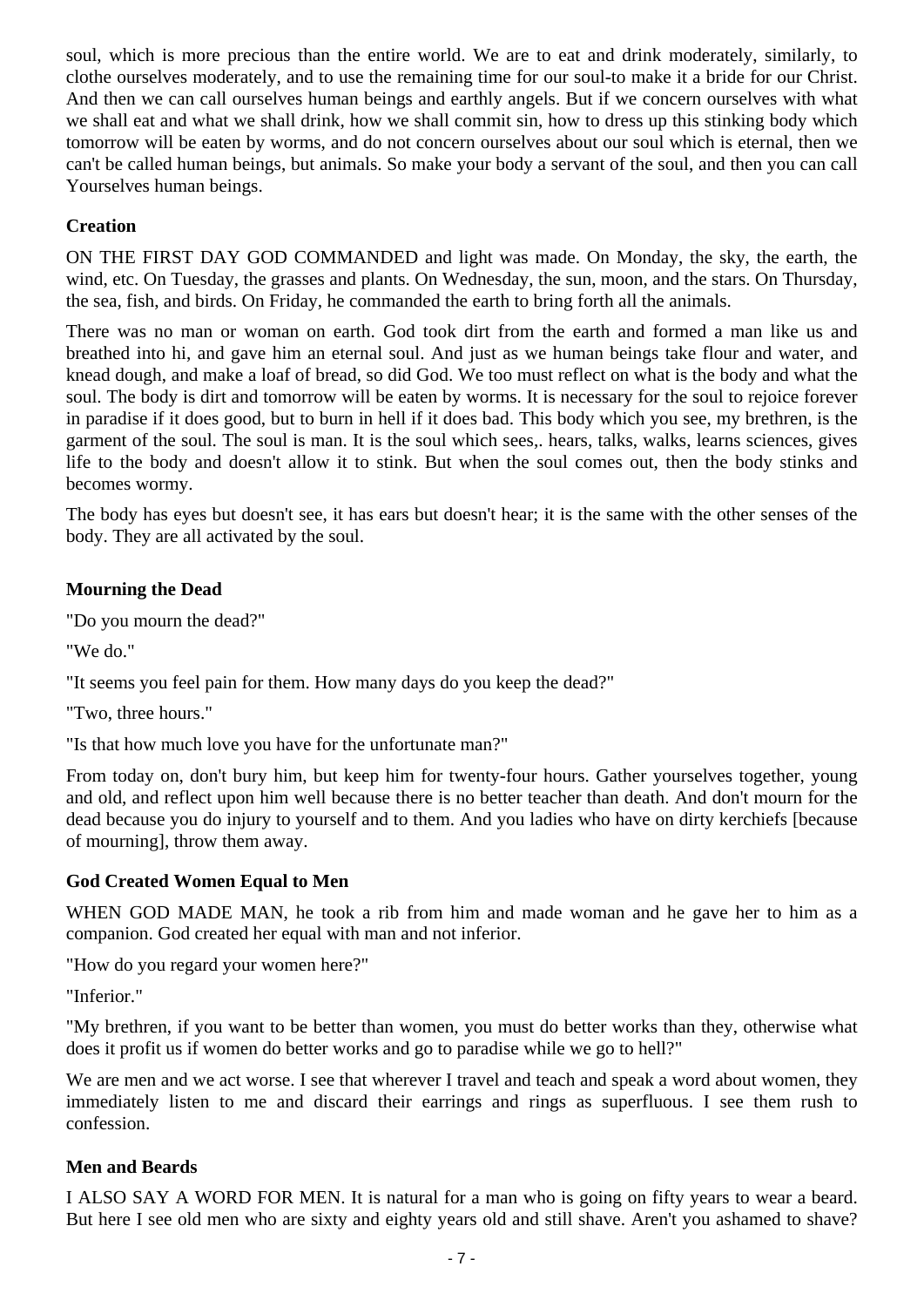Doesn't God who gave us beards know better? Just as it is unseemly for an old woman to deck herself out and put on cosmetics, so it is for an old man to shave.

"When wheat grows and becomes white what does it signify?"

"Harvest.

"The same with man. When he grows up and becomes White, what does this signify?"

"Death."

"Is there anyone here who wishes to let his beard grow? Let him stand up and tell me so we can become brothers, and I shall pray for him and ask all the Christians to forgive

"I, Teacher."

"Good, you have my blessing. Pray to God for me, a sinner, so that I will pray for you too for as long as I live. Will you do it?"

"I will, Oh saint of God."

"I beg you, my fellow Christians, say three times for all those who let their beards grow: 'May God forgive and have mercy upon them."'

Let Your nobility also ask for forgiveness. And may God enlighten you to let go of your sins as you let your beard grow - You, young men, honor those with beards. And if there is a man of thirty with a beard and one of fifty, or sixty, or a hundred who shaves, place the one with the beard above the one who shaves, in church as well as at the table.

On the other hand, I don't say that a beard will get you to heaven, but good works will. And \_your dress should be modest, as well as your food and your drink. Your whole conduct should be Christian so that you will be a good example for others.

### **Eve's Debt Paid by the Theotokos**

MAN, MY BRETHREN, gave birth to woman from his side without the aid of a woman and remained whole afterwards. Woman borrowed that side from man and owed for it. Many women were born, as many as the stars in the heaven, but none was found worthy to give birth to a man to pay back that side which she owed except for the Lady Theotokos. She was found worthy because of her purity to give birth to our sweetest Jesus, by the Holy Spirit, without man; a virgin who remained a virgin and who paid for that side.

### **The Treatment of Wives**

LISTEN, MY BRETHREN, what joyful mysteries our holy Church has. But she has them covered and they need uncovering. That is why you must all get some education, so you will understand where you walk. And you, man, don't treat your wife like a slave, because she is God's creature as you are. God was crucified for you as he was for her. You call God father; she calls him father too. You have one faith, one. Baptism. God does not consider tier inferior. This is why he made her from man's middle, so man would be like the head and woman the body. But he didn't make her from the head, so she wouldn't have contempt for man. Similarly, he didn't make her from the feet, so that man wouldn't have contempt for woman.

### **Adam, Eve, and the Devil**

GOD NAMED MAN ADAM and woman Eve. He created a paradise in the area of the East full of joy and gladness. There was neither hunger, nor thirst, nor illness, nor anything sad. He adorned them with the seven gifts of the Holy Spirit and placed them in paradise to rejoice as angels.

God said to Adam and Eve: "I, who have created you human beings brighter than the sun, have placed you in paradise to enjoy all the good things of paradise. But so that you I ill know that God is your author and creator, I give you one commandment. From this fig tree alone don't eat. But know this too, if you transgress my commandment and you do eat, you will die." And so God left them in Paradise and they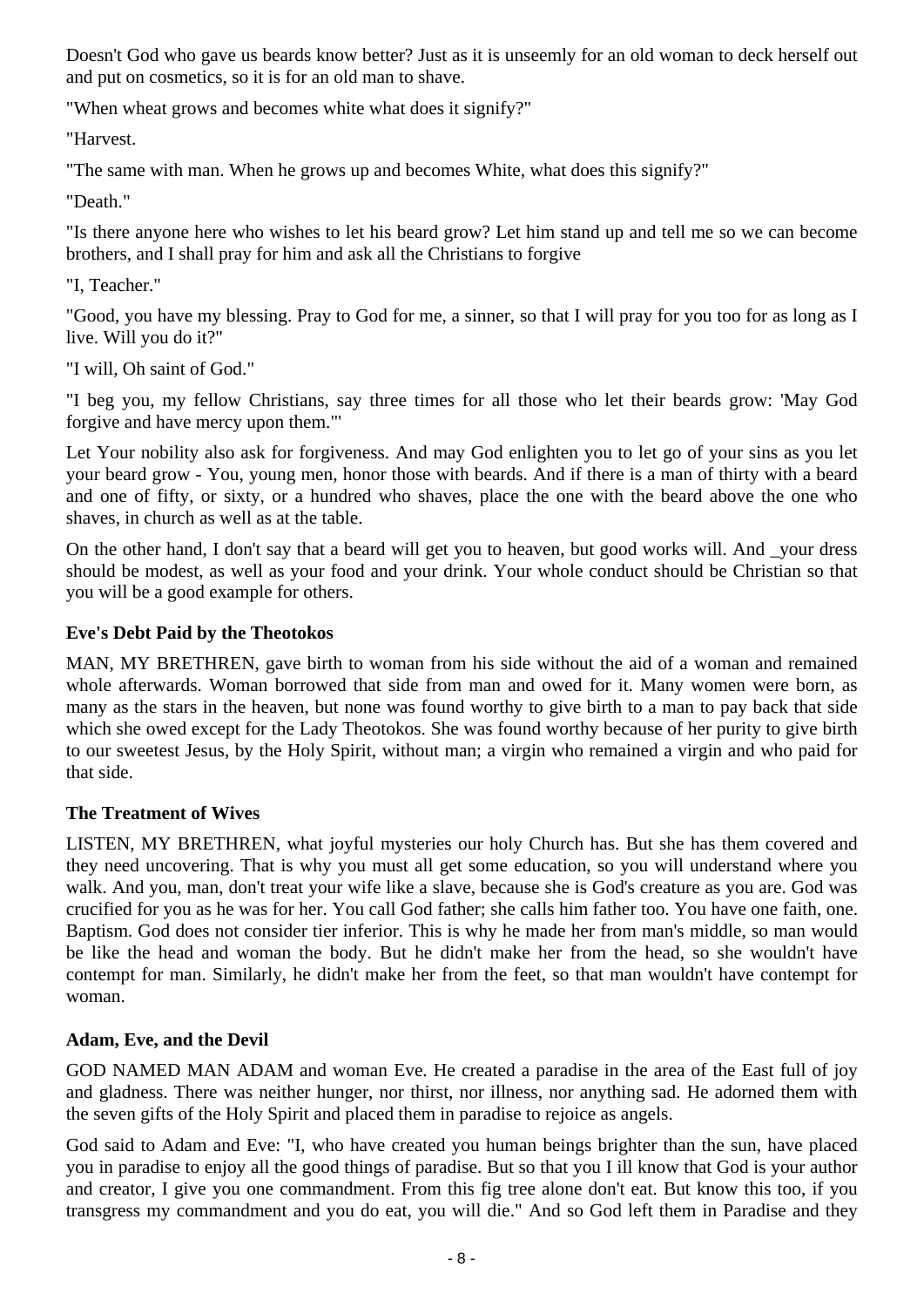rejoiced like angels. For this reason God adorned them with shame which would protect them from every sin, and especially the woman. This is why, my fellow Christians and daughters of Christ, be covered with shame as much os@possible and you will look like gold.

And so, my brethren, the devil who hates all beautiful things, seeing the great glory which Adam and Eve received from God, envied them. What does he do, this evil spirit who is the devil? Knowing that it would be easier to deceive Woman than man, he thought to himself: "If I deceive the woman, then through her I'll easily deceive the man." So he entered a serpent and went to Eve and told her: "What did God tell you to do here in paradise?"

Eve replied: "God told us to eat from all the good things in paradise, but not to eat from one fig tree, because the day we transgress his commandment, we'll die."

The devil answered her and said: "You won't die, but if *You* eat You'll become like God. This is wily he has prohibited you. So take, you eat first, and urge your husband to eat so You'll become gods."

The woman took and ate. She induced her husband to eat also. And as they ate, they immediately were stripped of the seven gifts of the Holy Spirit and they acquired foolishness and fear.

A person who keeps God's commandments, my brethren, becomes wise and isn't afraid of anything in the world. But he who doesn't keep the commandments of God becomes foolish, and is afraid of his shadow even if he's a king and rules over the entire world. Take care, my dear Christian women, keep God's commandments as much as possible and don't do the will of the devil.

And if you as human beings happen to commit some evil, don't induce your husbands to do as Eve did. Similarly, men too shouldn't listen to the advice of women as Adam did.

Wishing to forgive them and to allow them to remain in paradise, God pretended he didn't know what happened, a nd said to Adam: "Adam, where are you? Why are you hidden? Where is the glory that you had before, when you were like an angel? Now you have become like a foolish child."

Adam answered and said: "Here I am Lord. I heard you coming and became afraid and hid."

God said to him, "Why were you afraid and hidden? Am 1, perhaps, fear? Perhaps you ate from the figs which I told you not to eat?"

Adam answered with pride: "Yes, Lord, I ate, but it isn't my fault. The woman you gave me, she deceived me and I ate."

God said to Adam:"I gave her to you as a companion and not for her to deceive you. I told you not to eat because you would die. You should have obeyed my word and not your wife's. Well, all right, you ate. You were deceived. [But] why is it difficult to say, 'I did wrong, my God, I have sinned, my Creator?' I would have forgiven you and allowed you into paradise again, but by blaming woman, you blamed me because I made woman."

Do you hear, my brethren, what an evil thing it is to blame someone else? So if we want to be saved, we should always blame ourselves and not throw the blame on someone else.

Then the gracious God said to Eve: "Why did you eat the figs which I told you not to?"

She replied with pride and said: "Yes, Lord, I ate them, but it isn't my fault. The serpent deceived me."

Seeing their pride, God expelled them from paradise and cursed Adam to work the earth, to eat his bread with the sweat of his brow, and to weep without consolation so that God might have compassion upon him and put him back into paradise. This is why, my brethren, you should rejoice, all of you who earn your bread with your labor, because that bread is blessed. And if you want, give a little of that bread to a poor man so that thereby, you gain paradise. Again, in the Same way, weep and mourn with heavy tears, all of you who live by stealing and injustice. God will put you to death and Will place you into hell.

How are you getting along here, my fellow Christians? Do you all live by your labor or by injustices? If you are Christians, you should live by your labor. God blesses that, but curses that which is gained through injustice.

Woman was also cursed to be subject to her husband and t .9 give birth to her children with labor, pain,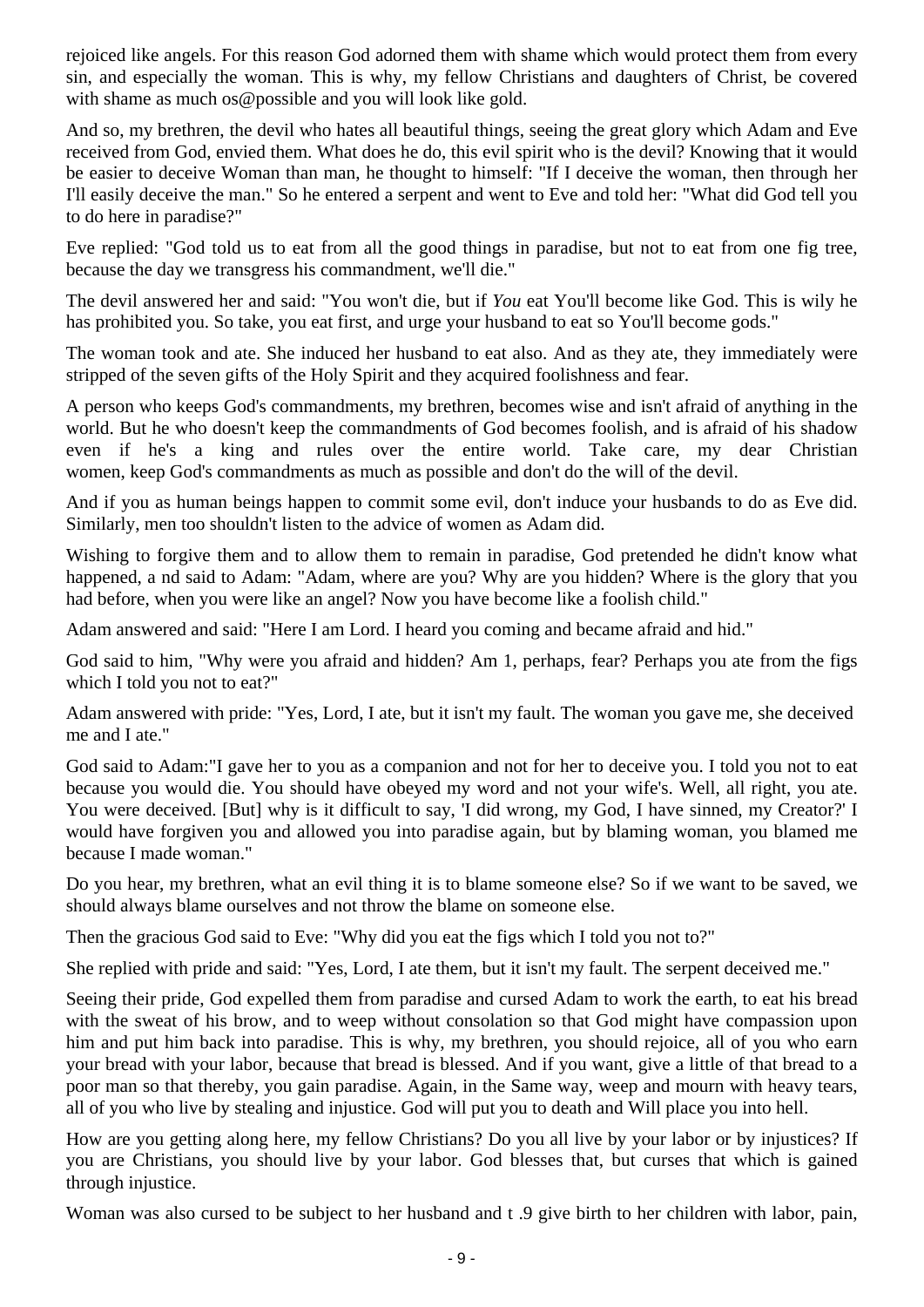and tears, and to@ weep without consolation so that God would have compassion on her and restore her to paradise. You can see plain!Y. how when animals give birth, they don't suffer the pains which a woman does when she gives birth, for they don't have the woman's curse.

## **The Loss of Paradise**

GOD CURSED ADAM AND EVE and exiled them from paradise. 'They lived nine hundred and thirty years with dark and bitter tears, and gave birth to children, and their children to other Children. And the whole earth was filled. All human beings are from one father and from one mother. This is why all human beings are brethren. It is only our faith which separates us.

Adam and Eve died and they went to hell and burned for five and a half-thousand years because of one sin. But what about us who commit so many, and especially me? What is to happen to us? God is compassionate but also just. He also has an iron rod, and as he punished Adam and Eve, he will punish us too if we don't do good.

Adam and Eve transgressed God's commandment and were exiled from paradise. Now what are we doing, my fellow Christians? Know that in those five and a half-thousand years all who died went to hell. But the Lord had compassion upon the race of humans and came and became perfect man from the Holy Spirit and the purest blood of our Lady, the Theotokos and Ever-Virgin Mary, and took us out of the hands of the devil.

Know that the Annunciation of the Theotokos took place on the Lord's Day. Christ was born on the Lord's Day and revealed to us the holy Faith, the holy Baptism, and the holy Sacraments. He was cursed, beaten, crucified in his human nature. He arose on the third day and went to hell and brought out Adam and Eve and their race. There was joy in heaven, in Hades, and in the entire world. For the Jews and for the devil it was poison and a double-edged sword. He ascended into heaven and sat on the right hand of the Father to rule with him forever and be worshipped by the we expect the end of angels. Know that today, tomorrow, the world. You are prudent and wise; you understand by yourselves what is good for you and do it.

#### **Father Kosmas' Compensation**

NOW WHAT SEEMS REASONABLE to you for us to do? I have two thoughts. One tells me: "You've said enough to the Christians here, and tomorrow morning get up and go to another place to teach." The other tells me: "Don't go. Stay and tell them the rest and you can leave on the next day. What do you say? Shall I leave or stay?"

"Stay, Oh saint of God."

Good, my children, I shall stay. But is it good for a man to work in a vineyard or to tend sheep and not to eat from the products? Now is it right for you not to give me, who have come here and have labored for you, some consolation, some payment? And what kind of payment do I want? Money? What would I do with it? Through the grace of God I have neither a purse, nor a house, nor another cassock, and the bench that I have to stand on and teach is yours. It represents my grave. This grave has the authority to teach kings, patriarchs, bishops, priests, men, and women, young and old, and the entire world.

If I were to travel about for money, I would be crazy and foolish. But what is my payment? It is for you to sit in groups of five or ten and discuss the divine teachings, to put them inside your heart so that they may bring you eternal life. The words I spoke to you, my brethren, are not my own, but those of the Holy Spirit from the Holy Scriptures. What I have told you is the same as if God himself came down and told them to you. Now if you were to do these things and put them in your mind, my labor would seem to me to be nothing. But if you don't do them, I shall leave saddened with tears in my eyes.

### **The Importance of Schooling**

DO YOU HAVE A SCHOOL HERE, here in your village to teach your children?"

"We don't, O saint of God.

You must all get together and establish a good school. Appoint a committee to govern it, to appoint a teacher to teach all the children, rich and poor. Because it is in school that we learn who God is; who is